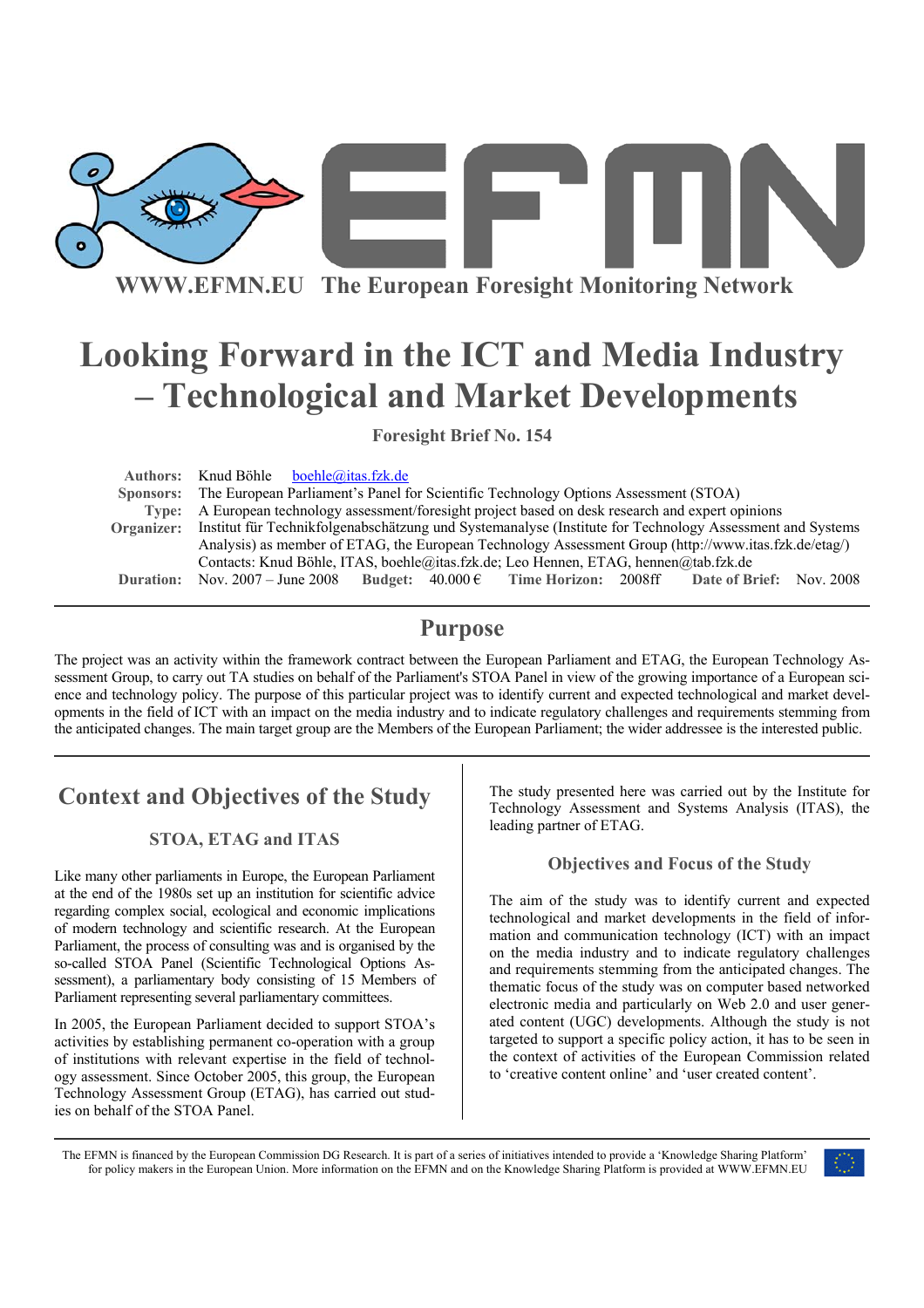### **Methodology and Approach**

The study combines descriptive stock-taking efforts with more in depth analysis of selected policy relevant issues and an assessment of some future-oriented visions of ICT and media development. It combined (1) desk research, (2) expert enquiries and (3) a workshop with experts and Members of the European Parliament.

(1) The desk research could draw on many sources from scientific literature to online sources like blogs, newsletters etc. Special attention was given to those sources framing and influencing the political discourse at the European level, such as studies commissioned by DG Information Society and Media in the context of the i2010 initiative, documents of the European Technology Platform 'Networked and Electronic Media' (NEM), Commission staff papers accompanying Communications of the European Commission, and papers initiated by the Networked Media Systems Unit of DG INFSO.

(2) Statements from 25 experts could be taken into account for the final report of the project. The experts were contacted by e-mail and asked to respond to discussion statements attached. Discussion statements were part of the interim report of the project addressing

# **Findings with Respect to Web 2.0, UGC and Media Industry**

### **Web 2.0 as New Media Environment**

Web 2.0 is shorthand for recent trends in web technologies, a changing networked media landscape with new business models and perceived changes in the way people communicate via the Internet. Web 2.0 can be regarded as an environment in which – based on a homogeneous underlying infrastructure – the local and the global, the stationary and the mobile, the private and the public, the commercial and the amateurish, playing and working can be arranged and composed in almost unlimited ways. This Web 2.0 environment presents countless business opportunities for media companies, telecommunications and IT industries.

Underlying the new media environment and the wealth of networked electronic media are technical innovations. The fundamental framework is provided by the open architecture of the Internet and Internet standards, which enable large-scale interoperability and globalisation of services and applications. Developments in hardware influence the creative content industries by improving the connectivity and performance of distribution channels. In parallel, Web 2.0 technologies have developed that embrace advances in client-server communication, advanced programming tools (web services, AJAX, API etc.), social software, and easy-to-use and inexpensive tools for content creation enabling new forms of communication, of media, and of co-operation (e.g. virtual communities). Web 2.0 technologies also enable increased user control over their media consumption: the desktop and the browser have turned into the user's powerful *media content control centre* allowing the personalisation of the networked media experience.

visions and controversial socio-technical issues. The length of the nine discussion statements was between one page and seven pages. Experts were selected either on the basis of existing contacts or based on their scientific reputation in a given subject area. 35 experts were addressed by e-mail with one discussion statement each attached corresponding to their particular expertise ; they were asked to comment on this statement. The 25 responding experts in most cases used e-mail for their answer, some preparing comments of a few pages. In some cases, the feedback led to phone conversations and further written communication to clarify the feedback.

(3) On 26 June 2008, a workshop attended by around 30 people took place in the European Parliament, Brussels, on 'ICT & Media Industries in the Times of Web 2.0'. Members of Parliament, MEP assistants, commission staff, representatives of the European Technology Platform NEM and various other stakeholder organisations attended. The workshop was meant to get feedback from MEPs, to validate interim findings of the project, and to gain further insights from the four invited speakers and the expert discussions.

The three activities described above were the basis for the final report of the project.

### **Use Generated Content Platforms**

In Web 2.0 environments we see the emergence of many new types of networked electronic media. One class within these new media are so called UGC platforms. These new media are far from being nonprofit. Although UGC is intuitively associated with a certain amount of creative effort of users, this understanding does not adequately cover the many ways in which users can be involved in the value production of networked electronic media – including even the involuntary production of commercially exploitable data traces.

User generated content in principle serves a niche market. UGC platforms host numerous niches. On the basis of aggregating and integrating niches, these platforms become a new form of networked media. The role of the user is not only to upload original content, but also to act as a broker between supply and demand by tagging, recommending etc. Today content on UGC platforms often stems from users *and* the media industries.

Whether UGC will be a threat to existing media players is still uncertain. There are some markets that have been heavily impacted by the rise of user generated content services. The most notable examples are encyclopaedias, the online adult industry and the market for music videos. In other markets UGC complements the existing supply. All major media companies are in the process of setting up UGC services or taking over successful grass roots initiatives.

#### **The Audio-visual Sector**

There are clear indicators that the Internet as Internet of media is turning into the growth motor of the media and entertainment industries. Traditional media migrating to the Internet are able to compensate for lower growth rates or losses in the physical world, but digital born content like video games is showing the highest growth rates. Forecasts see EU27 members from Southern and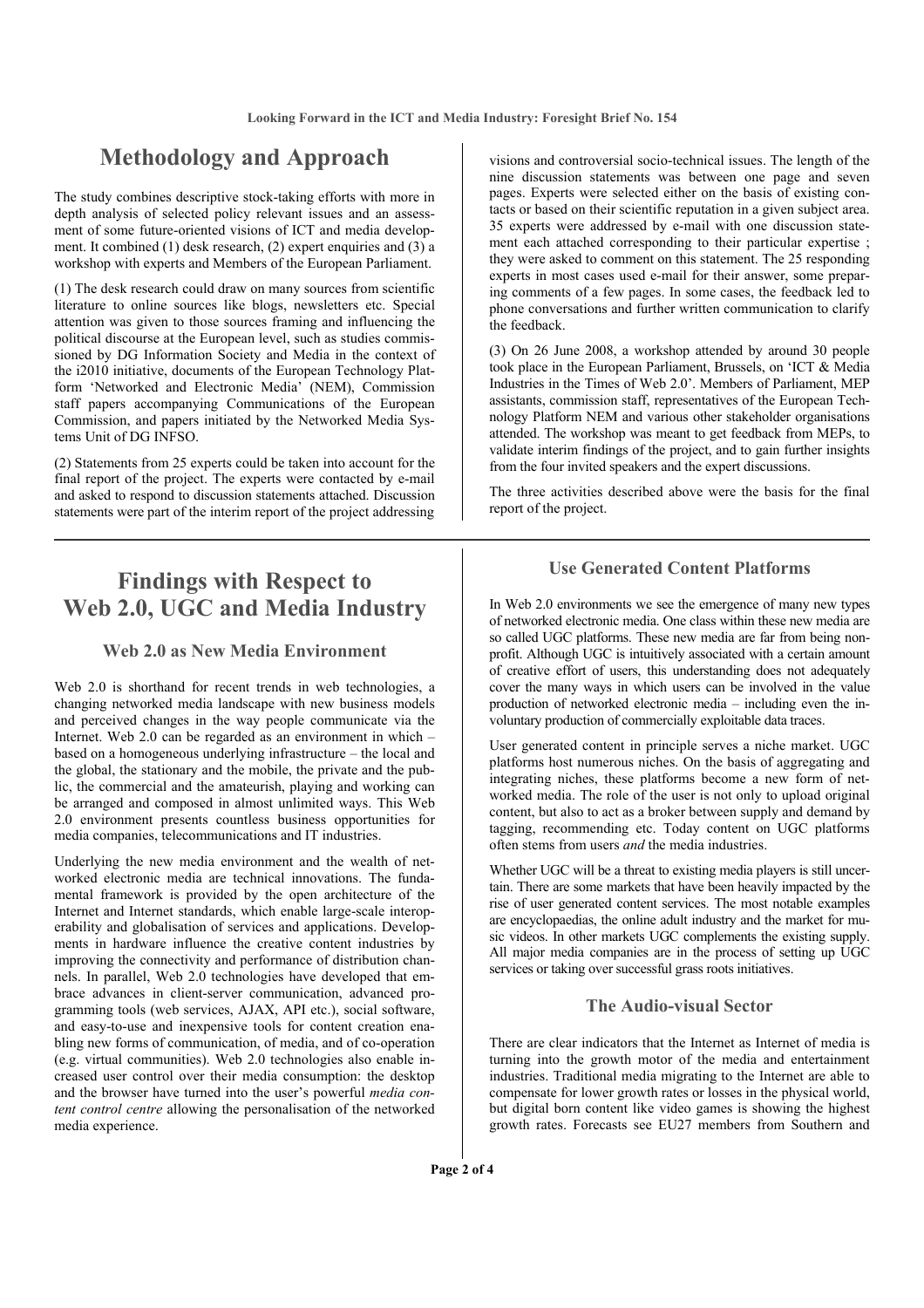Eastern Europe as most dynamic in the region. International comparison of media companies shows the importance of US-based global players (Google, MSN, Yahoo), but also the strength of national actors often belonging to incumbent media industries in Europe.

The audio-visual sector is being faced with upheavals due to digitisation. On-demand viewing is likely to be driven by TV-based platforms including IPTV rather than public Internet platforms. Radio broadcasting traditionally has a very strong regional element. Due to uncertainty on future standards, existing broadcasters are currently showing little interest in the transition to digital. The adoption of online radio is slow due to lack of adequate affordable broadband access in parts of Europe and the slow diffusion of suitable listening devices.

### **The Gaming Sector**

After a period of comparative neglect, online video games are a rapidly growing segment of the mainstream media and entertainment sector with huge business opportunities. Web-based and mo-

# **Issues, Visions and Policy Options**

### **A Mobile Internet Good for Content Industries**

Available facts and figures indicate that the importance of data services is growing in Europe. For content industries, the pace of change however is too slow. It would be beneficial for the content industries if European operators were to encourage more use of Internet standards. In particular a shift from expensive SMS to cheap e-mails with links to sites on the Internet could push the use of the mobile Internet. Lessons from world leader Japan suggest that increased competition and policy measures encouraging competition could help.

To bring about more competition and by this cheap mobile Internet services sooner, a *Europe-wide provision of wireless Internet services* allowing for Voice over  $IP$  – without roaming fees – is proposed as well as a *European spectrum regulation* beneficial for the content industries. Radio spectrum policy could provide support by the means of long-range unlicensed spectrum, the provision of pan-European licenses, the provision of licenses to new competitors, and the enforcement of technology neutrality with regard to radio technologies. Such spectrum policy could in particular focus on re-using 'beachfront' TV-spectrum.

#### **Online Games and Educational Content**

There have long been examples of computer games with learning value for children and adults. However, based on the evidence of time spent by users, online games seem to be overall more attractive and compelling than educational software. While users spend literally thousands of hours exploring and playing the former, educational software tends to be put aside after a few hours.

On the one hand, educational software can learn from online games. On the other hand, it might be in the public interest if game developers were willing to integrate educational elements in games primarily intended for entertainment. There might be greater potential for the use of educational software outside compulsory education, e.g. in further education and adult education.

bile online video games are turning the games sector into a distinctive type of networked electronic media. Online video games have thus the potential to become mass media for everyone – not just for youthful male aficionados, but also for women and older people. On the one side, online games are competing with other mass entertainment media, TV and movies in particular, and, on the other side, with device dependent games (e.g. consoles).

The Internet enables efficient distribution platforms for online games and the typical approaches to profitable business on the Internet – subscription models, micropayment/advertising, and indirect revenue streams – are now being applied to the game business as well. The most important segment of online games in economic terms is still Massive Multi-Player Online Role-Playing Games (MMORPGs), meaning a persistent, always-on shared game world designed to be played by hundreds, thousands and even hundreds of thousands of users. The fastest growing segment within the online game segment is probably casual games. The ability to just drop in and spend a little time having fun is very convenient.

To make optimum use of the potential benefits provided by educational programmes and games with educational elements, it would be useful to develop Europe-wide recommendations on uses and applications for various levels and types of school. As a measure to diffuse and optimise the utilisation of networked electronic media for educational purposes, a start could be made by inventorying such media and by creating platforms for the exchange of experience at the European level.

#### **Yet No Need for New Payment Systems on Web 2.0**

It is true that there is a lack of interoperability of cross-border standards, and of a common infrastructure for dedicated micropayment schemes. However, it is also true that the demand for dedicated micropayment systems has decreased. Current demand is at present not sufficient to push micropayment systems any further. As long as the lack of market demand is so obvious, there is no need for policy to intervene.

However, although 'free content' and advertising based business models dominate the World Wide Web today, and, as many payment schemes exist, the quest for new payment schemes and a micropayment infrastructure is not obsolete and may gain renewed importance in the near future, because current schemes do not support a wide enough variety of content, do not support payments to small content creators and person to person payments sufficiently. In the medium term, current interpersonal payment systems may develop towards more cash-like P2P payments. There is a need for policy to monitor these developments, to analyse the low value payment issue from a societal perspective and to reflect again the regulation of prepaid low value payment schemes.

### **Copyright Policies Relying on Forensic DRM**

Forensic digital rights management (DRM) is gaining importance on Web 2.0: first, as a supportive technical mechanism within business models that sell 'DRM-free' content but wish to control circulation of copies and curb infringement of copyright; second, as a means intended to avoid uploading of unauthorized copies.